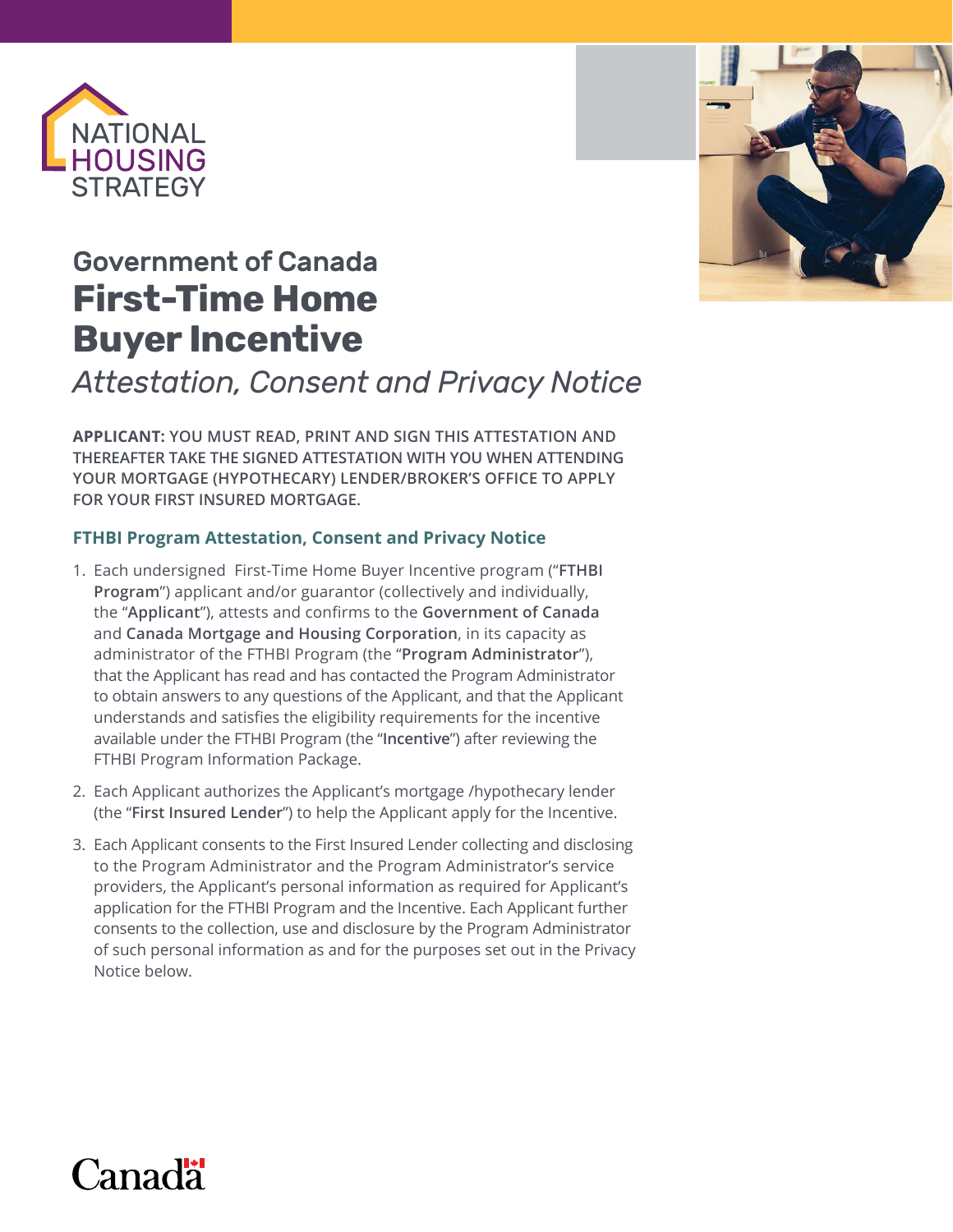4. Each undersigned has agreed that this attestation and consent will be drafted in the English language. Les parties aux présentes ont convenu que cette convention et tous les documents qui s'y rapportent soient rédigés en langue anglaise.

## **First-Time Home Buyer Incentive Program Privacy Notice**

The personal information you provide to your mortgage/hypothecary lender, which is forwarded to the **Canada Mortgage and Housing Corporation** ("**the Program Administrator**"), in its capacity as administrator of the First-Time Home Buyer Incentive program (the "**FTHBI Program**"), as part of your application for the FTHBI Program, is collected under the *National Housing Act* and other applicable laws for the purposes of determining eligibility for, and advancing and administering the incentive (the "**Incentive**") under the FTHBI Program.

Participation in the FTHBI Program is voluntary and refusal to provide personal information may result in your application being removed from consideration. The personal information collected will be used by the Program Administrator, the mortgage loan insurers, the service providers and any other party helping the Program Administrator to administer the FTHBI Program, including, FNF Canada (as service provider), and Canada Guaranty and Sagen (as mortgage loan insurance providers).

You agree that the information submitted to the Program Administrator may be used and exchanged for the following purposes: (i) to consider your eligibility for the funding requested; (ii) for policy analysis and research; (iii) for administration and evaluation of the FTHBI Program; (iv) for use by the Program Administrator and the Government of Canada for purposes described in the *National Housing Act*; and (v) to protect the Program Administrator from errors and fraud. The Program Administrator is authorized to process and store such information and make it available to employees, and others engaged by the Program Administrator, for the purposes of assessing your eligibility for the funding requested, the administration of the FTHBI Program and the collection of analytics. If any of the information changes or becomes inaccurate, you must promptly notify the Program Administrator of the change.